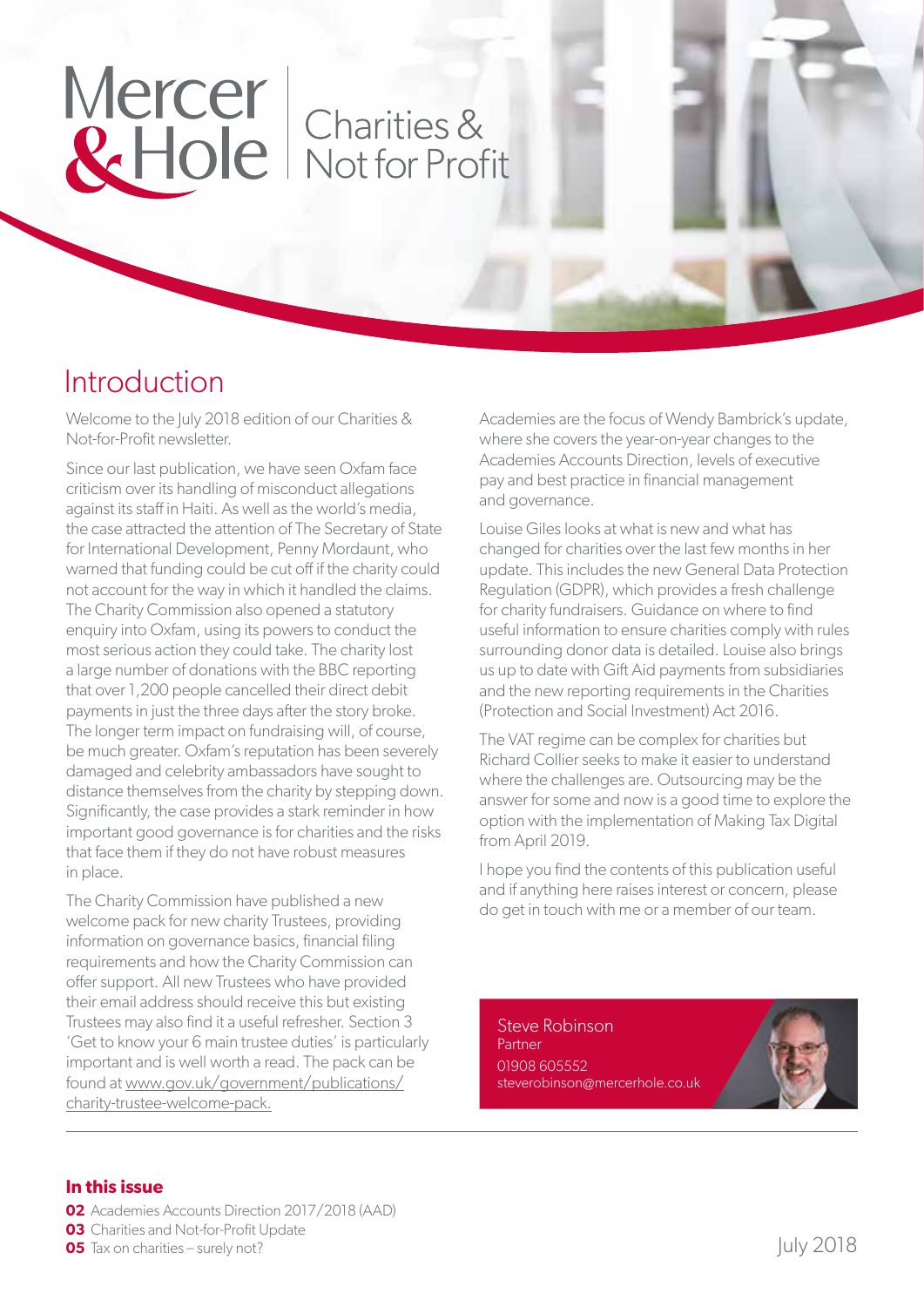# Academies Accounts Direction 2017/2018 (AAD)

Detailed guidance for academy trusts and auditors in preparing and auditing academy trusts annual financial statements has recently been updated and you will be pleased to see there are no significant changes.

#### **For accounting periods ending 31 August 2018**

The AAD 2017 and 2018 was released in May 2018 and runs to 160 pages. The brief changes are as follows:

- Reinforcing that the deadline for submission of accounts is 4 months after the accounting period, for most academies this is 31 December 2018.
- Requirement to include information on trade union facility time and also fundraising practices in the trustee's report.
- Areas to be covered in the auditor's report to comply with revised auditing standard.
- Expenditure on raising funds to be split between direct and support costs.
- Funds note to include comparative information and an analysis showing the combined position for both years.
- Treatment of capital grants if there is no land and buildings in the accounts.
- Treatment of the apprenticeship levy payment and funded training received.
- Revision of fixed asset note to align classifications with the annual accounts return.
- Enhancing the related party note.
- Disclosure of activities relating to teaching schools.

#### **Levels of Executive Pay**

In December 2017 and February 2018 the Education and Skills Funding Agency (ESFA) sent letters to the Chair of Trustees of acad emies whose accounts showed they were paying an executive salary above £150,000. The Academies Financial Handbook 2017 states that, 'the board of trustees must ensure that their decisions about levels of executive pay follow a robust evidence-based process and are reflective of the individual's role and responsibilities.' This is to ensure that due consideration is given to salary setting and a thorough process is followed. The letter requested further information regarding executive salaries from the academies.

#### **Best practice in financial management and governance**

We recently received a letter from the Parliamentary Under Secretary of State for the School System as part of their drive to increase awareness of best practice in financial management and governance. The areas covered in the letter were:

- General Annual Grant (GAG) pooling
- Integrated Curriculum Financial Planning (ICFP)
- 3 year forecasting
- Better use of KPIs and benchmarking
- Best of breed templates
- Auditors' management letters
- Internal audit requirements
- Operational challenge

In the letter we were encouraged as auditors to discuss these areas with our clients. We will be doing so in due course as part of the audit process.

Wendy Bambrick Senior Audit Manager 01908 605552 01727 869141 wendybambrick@mercerhole.co.uk

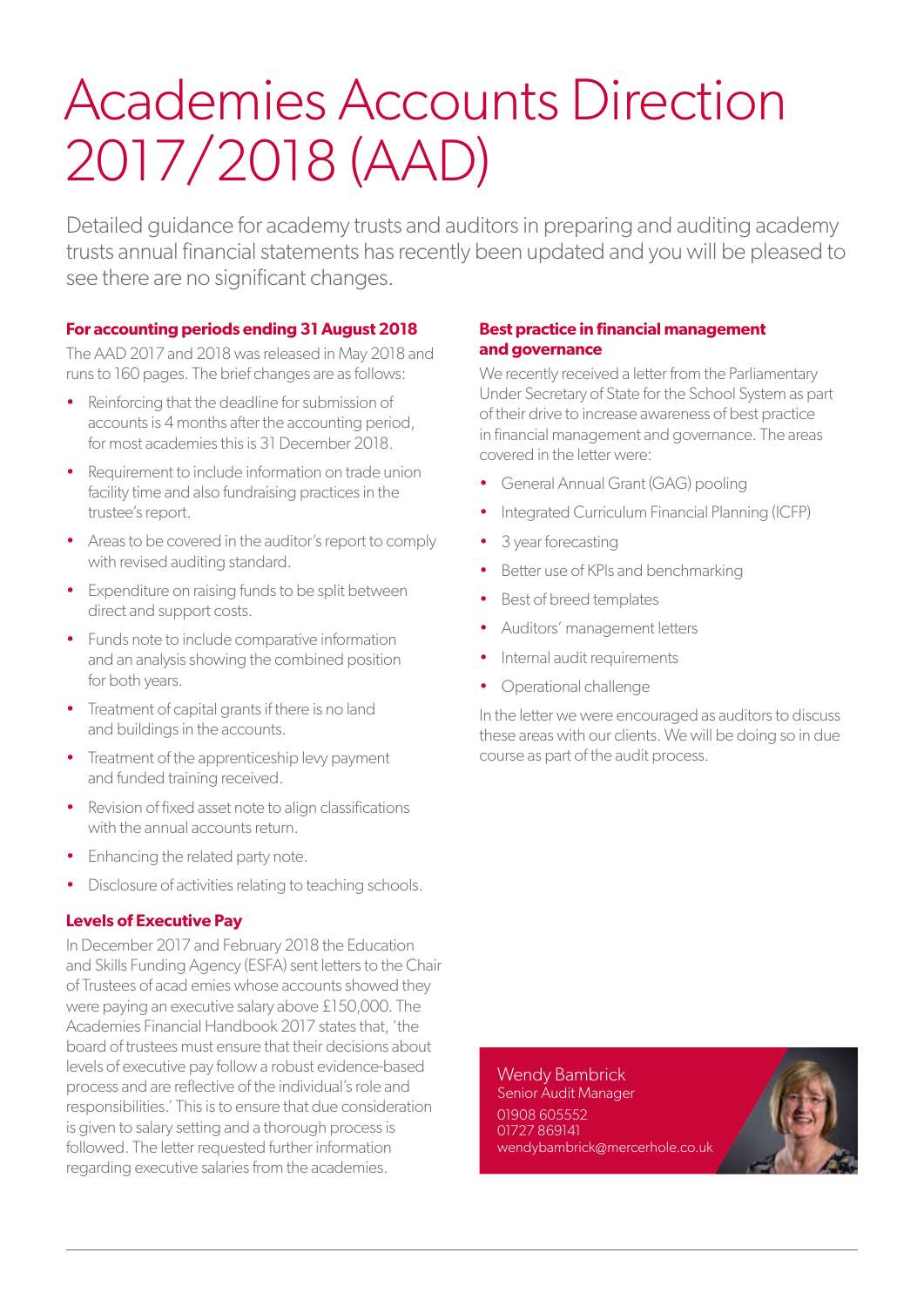# Charities and Not-for-Profit Update

Charities are constantly having to navigate a changing landscape. The General Data Protection Regulation (GDPR) provides new data handling considerations for our clients and with it new potential risks. Concurrently, subsidiaries are having to take on new Gift Aid reporting requirements. Further, in our role as auditors, we are frequently advising our clients on year-on-year changes to reporting requirements. Below I summarise the topical key points and provide signposts for more depth of detail.

### General Data Protection Regulation (GDPR)

The EU's General Data Protection Regulation (GDPR) came into force on the 25 May 2018 and supersedes the UK Data Protection Act 1998. It expands the rights of individuals to control how their personal information is collected and processed, and places a range of new obligations on organisations to be more accountable for data protection.

The GDPR applies to personal data. This is any information that can directly or indirectly identify a natural person, and can be in any format.

The Information Commissioners Office (ICO) has produced some specific guidance for charities needing advice on implementing GDPR. Please visit ico.org.uk/for-organisations/charity/

## Gift Aid payments from subsidiaries

Financial Reporting Standard 102 (FRS102) was updated in December 2017 to ensure there is clarity and consistency in how Gift Aid payments by subsidiaries are reported. The new guidance is effective for periods beginning on or after 1 January 2019 but may be adopted early.

- The guidance states that Gift Aid payments must now be recognised in the subsidiary accounts only when paid, unless there is a deed of covenant in place.
- If gift aid payments are declared after the year end, they will no longer be accrued for on the balance sheet of the subsidiary, however, if payment of the donations are made within nine months of the year end then tax relief will still apply.
- Although payments of profit by subsidiary companies to the parent company are made as donations under Gift Aid (and will continue to be donations for tax purposes), FRS102 has clarified previous company law guidance that these donations be shown as a distribution (dividend) in the subsidiary's accounts.
- As the payments will now be classified as distributions they will be recognised in the subsidiary's accounts as a movement in equity rather than as an expense.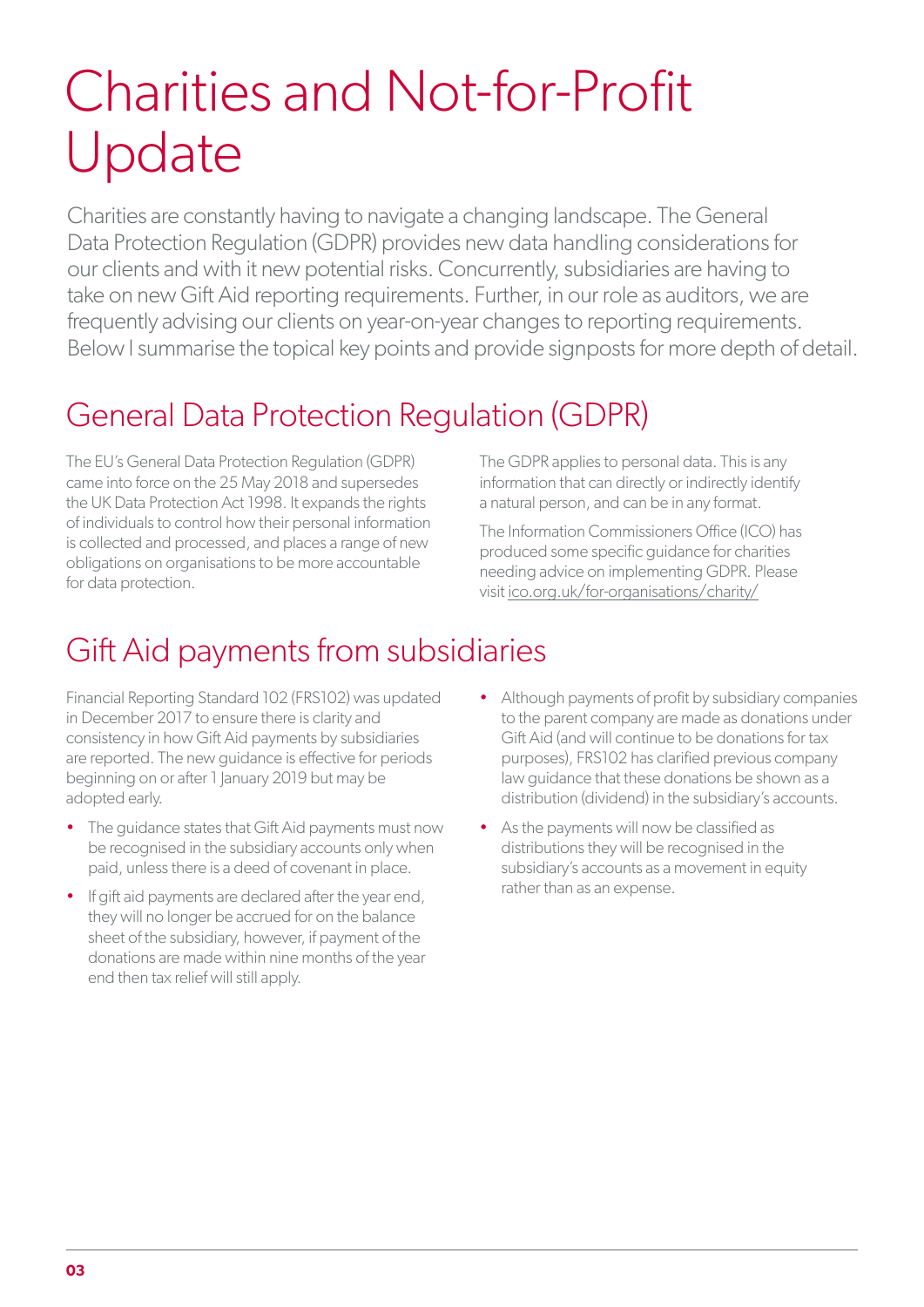### Fundraising charities: additional reporting requirements

The Fundraising Regulator and the Charity Commission are seeking to raise awareness of the new reporting requirements in the Charities (Protection and Social Investment) Act 2016. The Act, which came into force on 1st November 2016, applies to charities reporting in 2018. Typically, this would be charities with a December 2017 or March 2018 reporting year end.

The Charities Act 2016 introduced two new reporting duties for charities. Charities' annual report should now include information about agreements between charities, professional fundraisers and commercial participators and also on compliance with voluntary regulation.

The 2016 Act requirements are mandatory for larger charities whose accounts are subject to audit under section 144 of the Charities Act 2011. Other charities who choose to have their accounts audited or independently examined, and are within the scheme of voluntary regulation, are also recommended to apply this guidance.

Charities must include a statement about the following in their trustees' annual report including:

The charity's approach to fundraising activity, and in particular whether a professional fundraiser and/or commercial participator was used.

- Details of any voluntary fundraising schemes or standards which the charity (or anyone fundraising on its behalf has agreed to), detailing whether the charity has signed up to the regulation scheme established by the Fundraising Regulator.
- Any failure to comply with a scheme or standard cited.
- Whether and how the charity monitored fundraising activities carried out on its behalf.
- How many complaints the charity or anyone acting on its behalf has received about fundraising for the charity.
- What safeguards the charity has in place to protect vulnerable people and others from unreasonable intrusion on their privacy, unreasonably persistent approaches or undue pressure to give, in the course of or in connection with fundraising for the charity.

Please see the attached link to see how The British Heart Foundation has complied with the reporting duties of the Act. Please visit www.bhf.org.uk/ informationsupport/publications/policy-documents/ annual-report-2017

*If you would like to discuss this subject in relation to your own circumstances, please do get in touch.*

Louise Giles Senior Audit Manager 01727 869141 louisegiles@mercerhole.co.uk

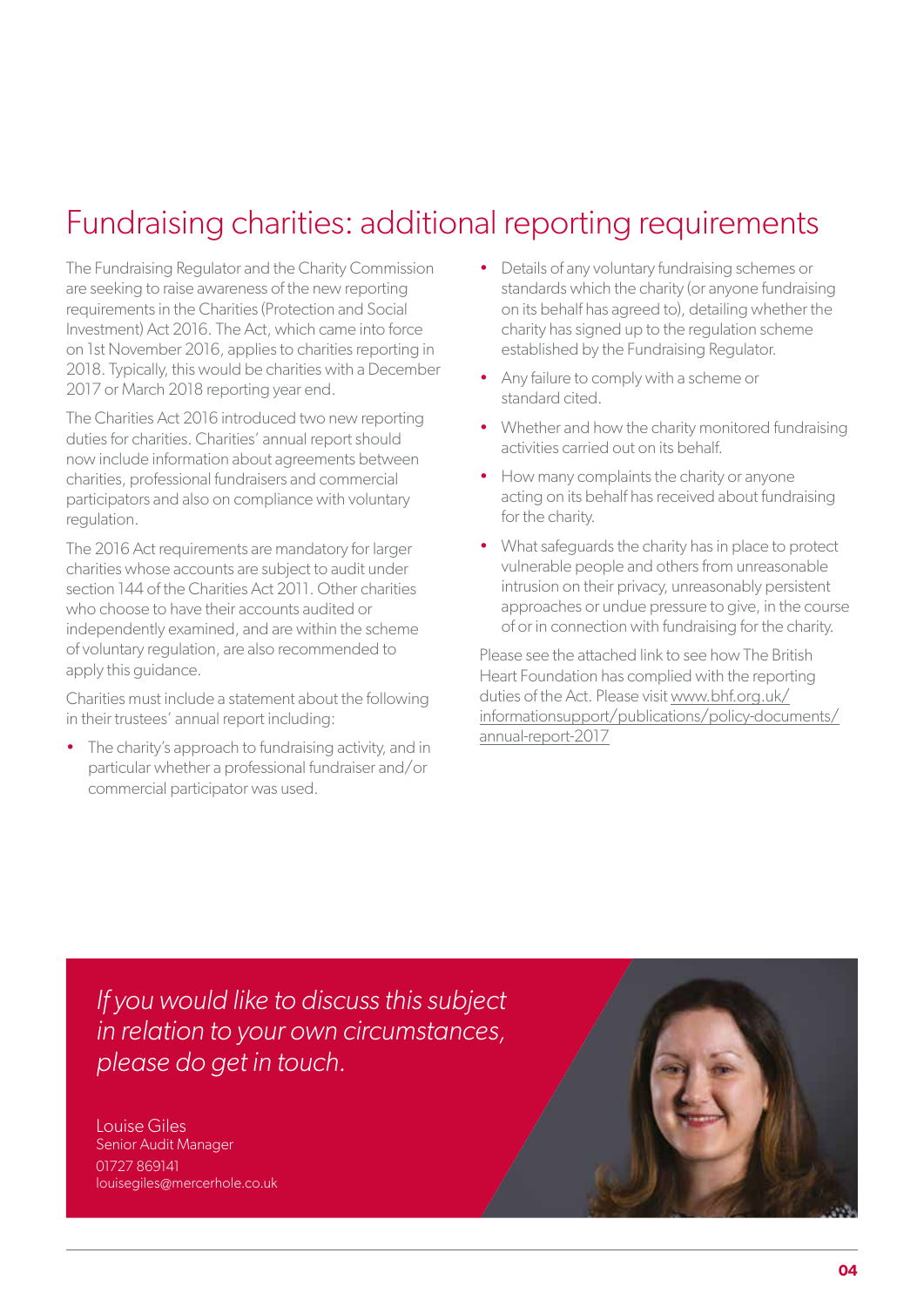# Tax on charities – surely not?

Unfortunately, yes. Tax continues to be a challenge for the charity sector, and VAT is no exception. The VAT regime can be a mixed experience for charities.

There are beneficial rules on advertising spend (potentially zero-rated), fund raising events (exempt if qualifying) & sales of donated goods (zero-rated) amongst others, but significant challenges remain.

Charities can operate alone or with trading subsidiaries. It is important that the chosen structure & activities of the relevant entities be reviewed carefully to determine firstly whether these activities are classified as non-business, business but exempt for VAT, or business and taxable for VAT. This can be a complex matter and is a first step in determining any liabilities to register for VAT (or even whether voluntary VAT registration would be sensible), as well as correctly identifying VAT due on sales and, most interestingly, VAT recovery on costs.

Complexities abound for charities, and frequently arise where a property is being built or otherwise acquired, particularly where there is a mixture of uses. The high values involved, the usage to which the asset is put and the interaction between charity and property VAT rules create considerable food for thought. Advice is best sought in such cases.

In addition to the usual challenges, HMRC are adding a new one in the form of Making Tax Digital (MTD) with its requirements for the use of new qualifying software to submit VAT return information, as well as processing, transferring and storing VAT data electronically. For

many smaller charities, this could result in the need to source new software and incur time and advisory costs in getting processes right. HMRC have promised a "light touch" approach for a year starting from the MTD implementation in April 2019, but have also just announced the new penalty regime for it.

There is much to consider with MTD and now is a sensible time for those in the sector to plan ahead, if they have not already done so. It may be that outsourcing the VAT function to third party agents is an attractive alternative.

Elsewhere, HMRC have updated their guidance on the cost sharing exemption groups (CSEG), restricting its application to certain sectors. There are ongoing discussions with government regarding extending reliefs for charities as part of the Treasury Select Committee VAT inquiry, and VAT case law continues to develop, not always favourably, in the sector.

*If you would like to discuss this subject in relation to your own circumstances, please do get in touch.*

Richard Collier VAT Senior Manager 020 7236 2601 01727 869141 richardcollier@mercerhole.co.uk